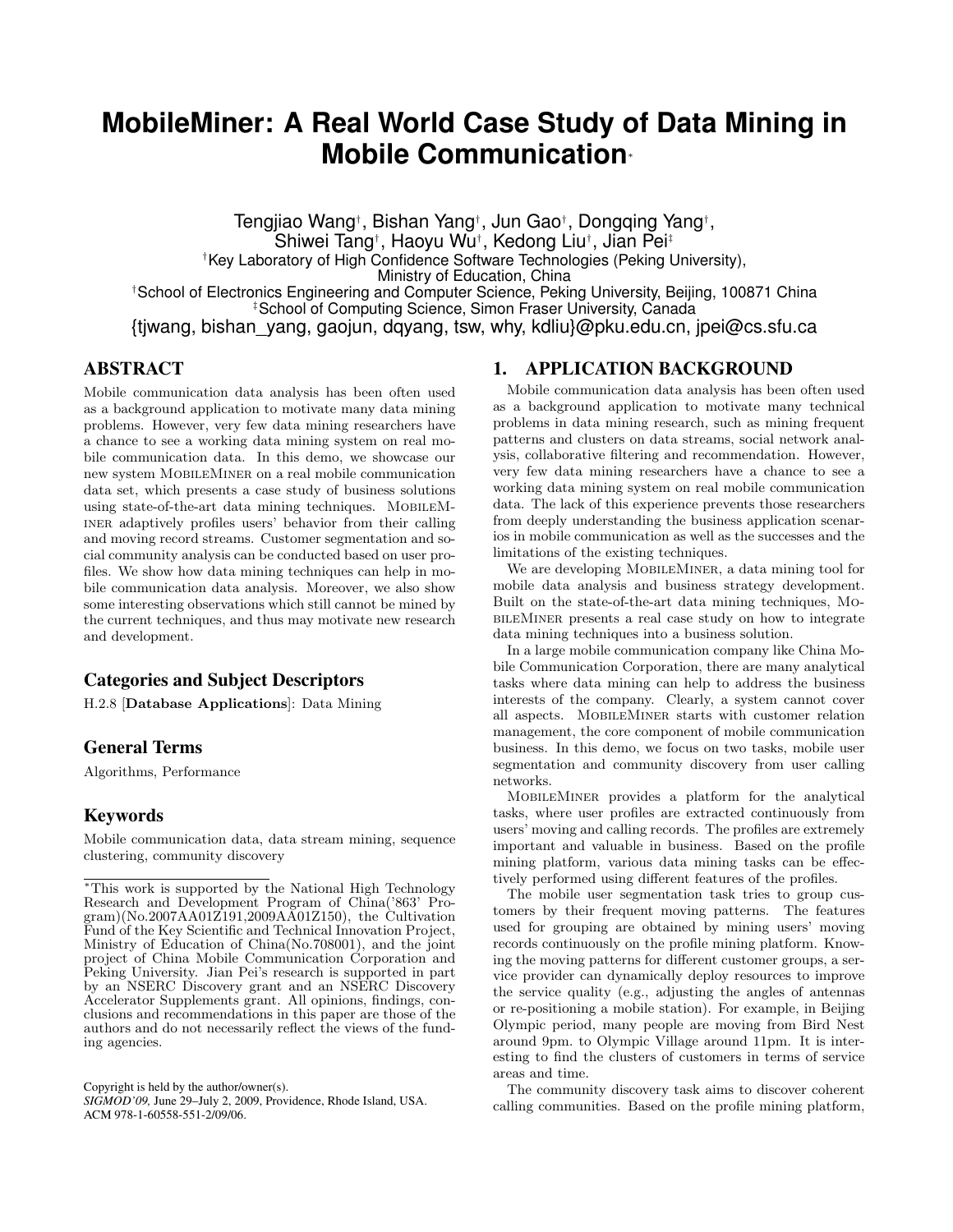

Figure 1: The architecture of MobileMiner.

a social network can be constructed using calls between customers and the calling frequencies. Communities in the social network capture the connectivity and similarity among customers. By considering the properties of the communities, effective market campaign can be designed for targeted customers. For example, the customers with broad social connections should be taken care specially.

We emphasize the following points in our demo. First, we present how we solve the business tasks in mobile communication using novel data mining techniques. Second, we use MobileMiner on real data to elaborate what can be done and how the data mining techniques can be integrated in a business-driven model. Third, we show some examples of what still cannot be done satisfactorily using the current data mining techniques, which may motivate future research and development.

#### 2. TECHNOLOGY AND NOVELTY

Figure 1 shows the architecture of MobileMiner. Customer records are collected by the mobile communication base stations and fed into MobileMiner as data streams, including customer moving trajectories and calling records. A base station serves the cell phones in a specific region, and can detect a mobile customer once she turns on her phone. Once the records are imported into the system, profile mining is performed to generate user profiles for the upper layer data mining tasks.

Specifically, in the profile mining part, customers' moving profiles or their frequent moving patterns are constructed based on their moving records continuously. The core of this task is to mine sequential patterns on data streams, which is challenging since there can be many customers and the sliding window can be large. A customer's moving profile is formed using the set of closed sequential patterns that match the customer's trajectory and the profile is incrementally maintained. We developed a novel algorithm [1] to mine and incrementally maintain on fast data streams closed sequential patterns, which are non-redundant representation of sequential patterns. An effective data structure is designed to keep close sequential patterns in memory and various strategies are proposed to prune search space aggressively. Based on the experiments on both real and synthetic databases, our algorithm outperforms the best existing al-



Figure 2: A bicluster in 3D (x, y, time).

gorithms by a large margin. The details of the techniques can be found in [1].

The mobile user segmentation module clusters customers according to their profiles. The goal is to partition customers into groups such that the customers in a group are similar to each other in moving patterns. Importantly, timestamps should be considered. Since each point in a customer trajectory is associated with a timestamp, two trajectories are similar only if they are close to each other in time dimension. The problem is formulated as clustering trajectories in both space and time. The spatio-temporal patterns of clusters are very useful for the company to allocate base stations effectively for specific customer groups. Some related work (e.g., [3]) clusters spatio-temporal patterns in bioinformatics. Here, we adapt the algorithm in [2] to group 2 dimensional trajectories in different time stamps. The main idea is to find biclusters with low mean squared residue through effectively iterative search. The mean squared residue captures the variance of the set of trajectories in a bicluster over time. For example, Figure 2 shows a cluster discovered by the algorithm, where the grouped 2D location trajectories of 13 customers are plotted at 19 consecutive time points.

In mobile communication business, the social relationship among customers often plays a significant role in marketing. For example, losing some customers with broad social connections may cause customer churning. A social network among customers is constructed. Each customer is represented by a node in the network. An edge is drawn to connect two customers if they call each other over a certain number of times in the current sliding window. A social community in the network is a set of nodes such that they are relatively well connected to each other and much less connected to the other nodes in the network. Some previous work (e.g., [4]) discovers communities in a network. In this application, the connection weights on edges in graphs should be considered. We extend the algorithm in [5] to discover communities in the weighted graph in two steps. First, we generate a core set and then expand the core set with affiliated customers. The core set is a set of customers whom are frequently called by other customers. The affiliated customers are the customers surrounding the core with different layers. We use the calling frequencies as the weights in the process of finding core customers and ranking affiliated customers. To control the granularity of the discovering communities, a merging schema is used to merge similar communities to get coarser results.